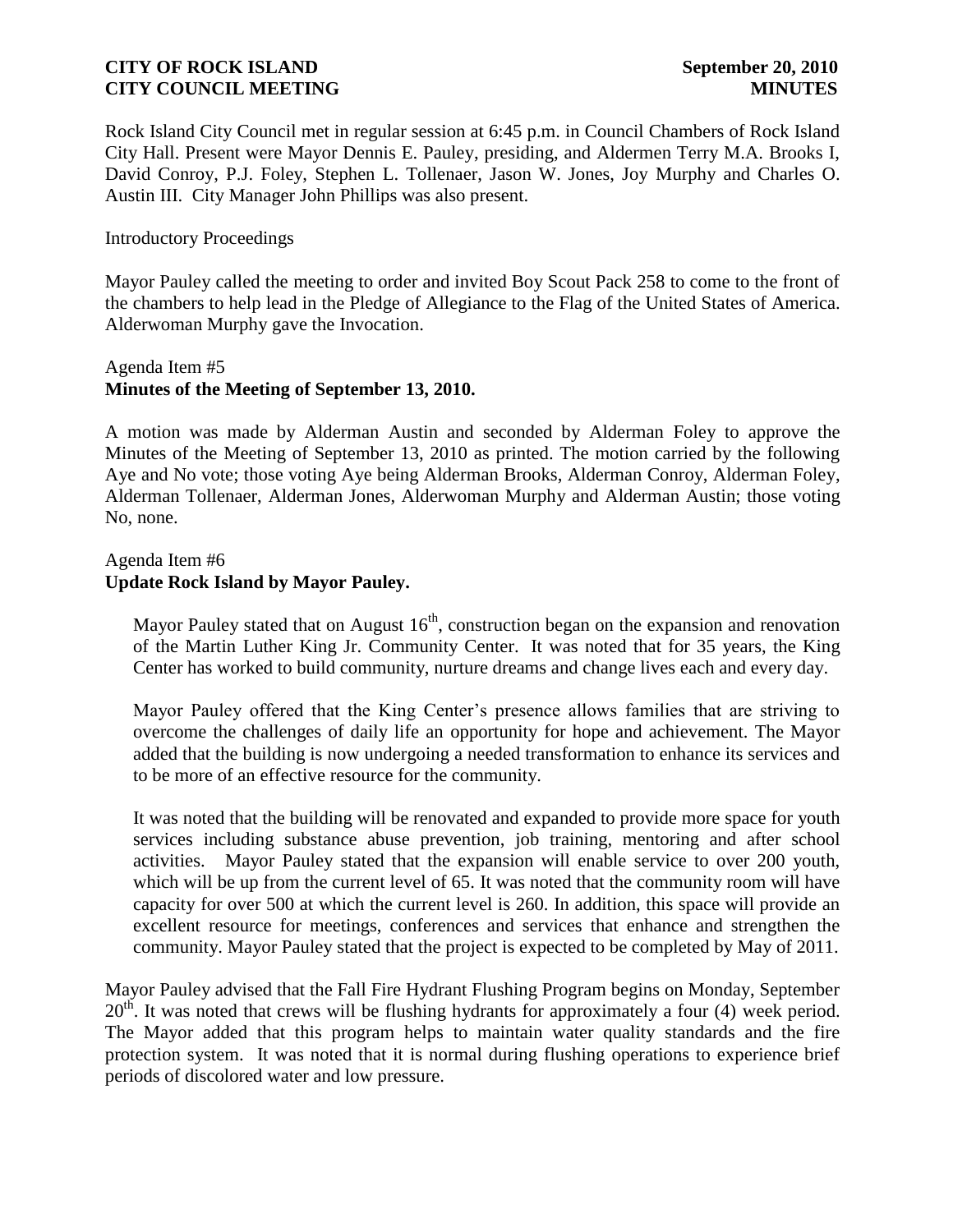Mayor Pauley announced that free leaf bag distribution will begin on Monday, October  $4<sup>th</sup>$ . It was noted that leaf bag distribution locations are posted on the City's website at [www.rigov.org](http://r20.rs6.net/tn.jsp?llr=kjh86ncab&et=1103704031442&s=154&e=001iZAczRnWJHdm3P67UaMR6jPE0QzDKtP8MOHGMwmpuzm2et34RmGrNDu-5e8nDiq2FShcRPlTkrIDGqzh3be0CJZ4J8iTCiMOIYnUZ8ORoJQ=) under "Important Links". The Mayor added that leaf bag pick-up will run from Monday, October  $11<sup>th</sup>$ through Friday, December  $3^{\text{rd}}$ .

Mayor Pauley stated that on Saturday, September  $25<sup>th</sup>$  from 8:00 a.m. to 2:00 p.m., everyone is invited to Longview Park at  $18<sup>th</sup>$  Avenue and  $17<sup>th</sup>$  Street in Rock Island to shop. The Mayor indicated that this will be a huge sale and will include everything from books, clothes, furniture, toys, food and more. It was noted that the rain date will be Sunday, September  $26<sup>th</sup>$ . Mayor Pauley stated that for more information call 732-PARK.

Mayor Pauley offered that the Rock Island Preservation Society will hold a guided walking tour of Highland Park Historic District on Tuesday, September 21<sup>st</sup>. It was noted that the tour will begin at 6:30 p.m. at the intersection of 21<sup>st</sup> Street and 17<sup>th</sup> Avenue. The Mayor added that after the tour, refreshments will be provided inside a Highland Park home that is undergoing a renovation. It was noted that this event is free.

# Agenda Item #7 **Presentation by Keep Rock Island Beautiful.**

Carolyn Fuller, Director of Keep Rock Island Beautiful gave a summary of the organization's programs for the year.

Ms. Fuller stated that this year 754 volunteers worked to clean Rock Island streets and organized and provided supplies for the Downtown Cleanup, two (2) bike path cleanups, Xstream Cleanup, United Way Day of Caring and 15 neighborhood cleanups. It was noted that Keep Rock Island Beautiful has maintained 34 groups and individuals in the Adopt-A-Highway program. It was noted that the Keeping Rock Island Beautiful award continues and has been presented to numerous organizations, businesses and individuals that work to keep their properties free of litter or that have worked on recycling projects. Ms. Fuller commented that this spring, Keep Rock Island Beautiful began giving certificates to individuals or groups that were caught in the act of caring for the environment.

Ms. Fuller noted that this summer, they began an Adopt-An-Event program. It was noted that individuals and organizations that have events can come and pick up recycling bins. Ms. Fuller stated that recycling bins have been utilized for many events including the Schwiebert Riverfront Park grand opening, neighborhood fairs and District events. Ms. Fuller commented that Keep Rock Island Beautiful was presented with the Keep America Beautiful's President's Circle Recognition award for the past four (4) years and Keep Rock Island Beautiful has qualified to receive it again in December. Ms. Fuller stated that this year, Keep Rock Island Beautiful celebrated 25 years as an organization. Ms. Fuller added that the 1,871 volunteers of this organization have picked up approximately 48,269 pounds of trash from Rock Island streets and waterways.

Agenda Item #8 **Presentation of the 2010 Labor Day Parade Awards.**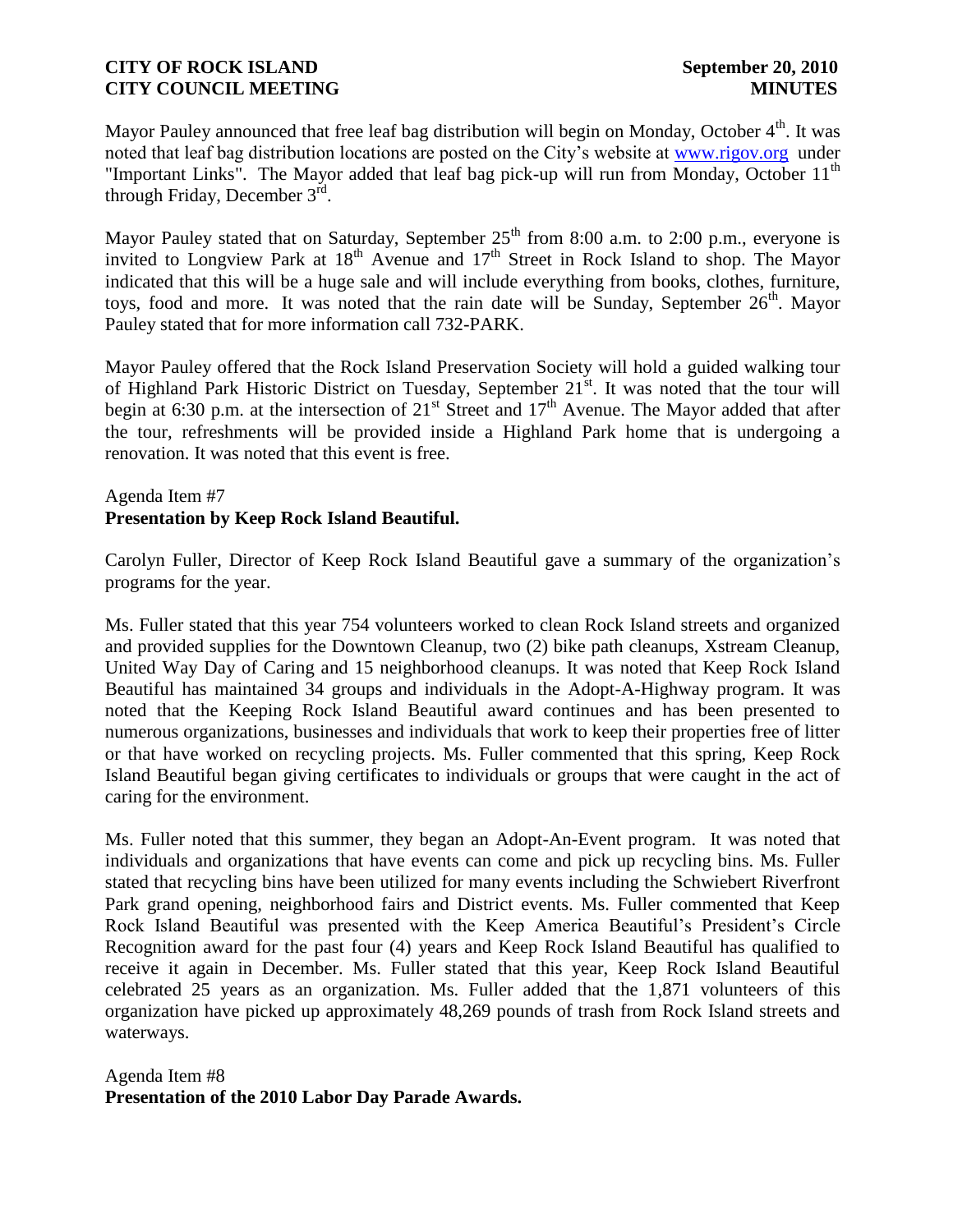Grace Shirk, who is a member of the Labor Day Parade Advisory Board and Mayor Pauley stepped to the podium for the 2010 Presentation of the Labor Day Parade Awards.

Ms. Shirk stated that the parade theme for this year's Labor Day Parade was "Learning Comes to Life." Ms. Shirk commented on the highlights of the parade. Ms. Shirk stated that there were over 155 entries this year. Ms. Shirk thanked everyone involved with the parade for making it safe and successful.

Ms. Shirk along with Mayor Pauley presented the 2010 Labor Day Parade Awards to the winning recipients.

The following are the winners of the 2010 Labor Day Parade Awards:

The Citizen's Choice Award winners were selected by various citizens watching the parade. The winners included; Attwood Antique Cars, Boy Scout Pack 258 from St. Pius Church, Keep Rock Island Beautiful, Denkmann Elementary School, Rock Island Center for Math and Science and Washington Junior High School.

The Council's Choice Award winners included; the Davenport Jaycee's, Ganson's Neighborhood Bakery & Café, Rock Island Conservation Club, Quad City PAWS: RI County Animal Care & Control, Comedy Sportz Quad Cities, U.S. Navy Seabee Veterans of America and the Rock Island Association of Retired Firefighters.

Blackhawk Chapter, A.B.A.T.E. of Illinois was the recipient of the Parade Committee's Choice Award. The Church of Peace, United Church of Christ received the Marshal's Choice Award for the best theme-related entry and Eugene Field Elementary School was the recipient of the Mayor's Cup Winner. All winners had their pictures taken with the Mayor.

Mayor Pauley congratulated all of the winners and everyone involved with the parade.

#### Agenda Item #9

### **Proclamation declaring October, 2010 as Domestic Violence Awareness Month**.

 Mayor Pauley read the Proclamation declaring October, 2010 as Domestic Violence Awareness Month. Colleen Gilhooly who is a representative from Family Resources accepted, and thanked the City for the recognition of October as Domestic Violence Awareness Month. Ms. Gilhooly stated that Schwiebert Riverfront Park is hosting an awareness event on October  $16<sup>th</sup>$  and Ms. Gilhooly encouraged everyone to come to the event to support the efforts in raising this awareness.

### Agenda Item #10

# **A Special Ordinance granting a Special Use Permit at 4423 6th Avenue.**

Alderwoman Murphy moved and Alderman Austin seconded to consider, suspend the rules and pass the ordinance. The motion carried by the following Aye and No vote: those voting Aye being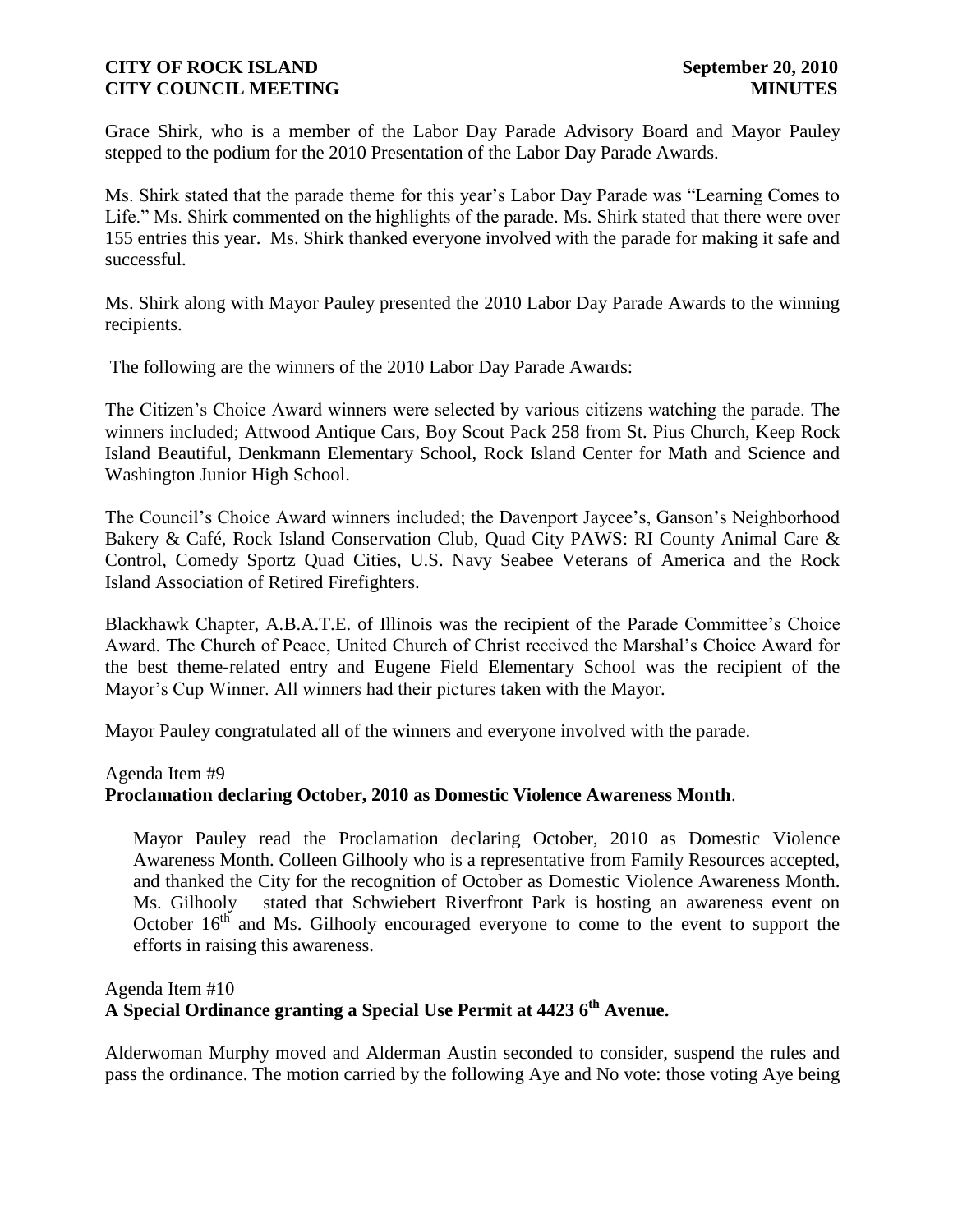Alderman Brooks, Alderman Conroy, Alderman Foley, Alderman Tollenaer, Alderman Jones, Alderwoman Murphy and Alderman Austin; those voting No, none.

## Agenda Item #11 **A Special Ordinance granting a Special Use Permit at 2300 18th Avenue**.

It was moved by Alderman Foley, seconded by Alderwoman Murphy to consider, suspend the rules and pass the ordinance. The motion carried by the following Aye and No vote: those voting Aye being Alderman Brooks, Alderman Conroy, Alderman Foley, Alderman Tollenaer, Alderman Jones, Alderwoman Murphy and Alderman Austin; those voting No, none.

# Agenda Item #12 **A Special Ordinance granting a Special Use Permit at 100 31st Avenue.**

Alderman Tollenaer moved and Alderwoman Murphy seconded to consider, suspend the rules and pass the ordinance. The motion carried by the following Aye and No vote: those voting Aye being Alderman Brooks, Alderman Conroy, Alderman Foley, Alderman Tollenaer, Alderman Jones, Alderwoman Murphy and Alderman Austin; those voting No, none.

Agenda Item #13

# **A Special Ordinance declaring the current City owned patrol fleet as surplus and allowing for disposal**.

It was moved by Alderman Jones, seconded by Alderman Tollenaer to consider, suspend the rules and pass the ordinance. The motion carried by the following Aye and No vote: those voting Aye being Alderman Brooks, Alderman Conroy, Alderman Foley, Alderman Tollenaer, Alderman Jones, Alderwoman Murphy and Alderman Austin; those voting No, none.

### Agenda Item #14

# **A Special Ordinance authorizing the acquisition of 15 residential properties in the City of Rock Island in the amount of \$13,896.70.**

Alderman Conroy moved and Alderman Brooks seconded to consider, suspend the rules and pass the ordinance. The motion carried by the following Aye and No vote: those voting Aye being Alderman Brooks, Alderman Conroy, Alderman Foley, Alderman Tollenaer, Alderman Jones, Alderwoman Murphy and Alderman Austin; those voting No, none.

#### Agenda Item #15 **A Special Ordinance authorizing the acquisition of property at 602 8th Street**.

It was moved by Alderman Conroy, seconded by Alderman Foley to consider, suspend the rules and pass the ordinance. The motion carried by the following Aye and No vote: those voting Aye being Alderman Brooks, Alderman Conroy, Alderman Foley, Alderman Tollenaer, Alderman Jones, Alderwoman Murphy and Alderman Austin; those voting No, none.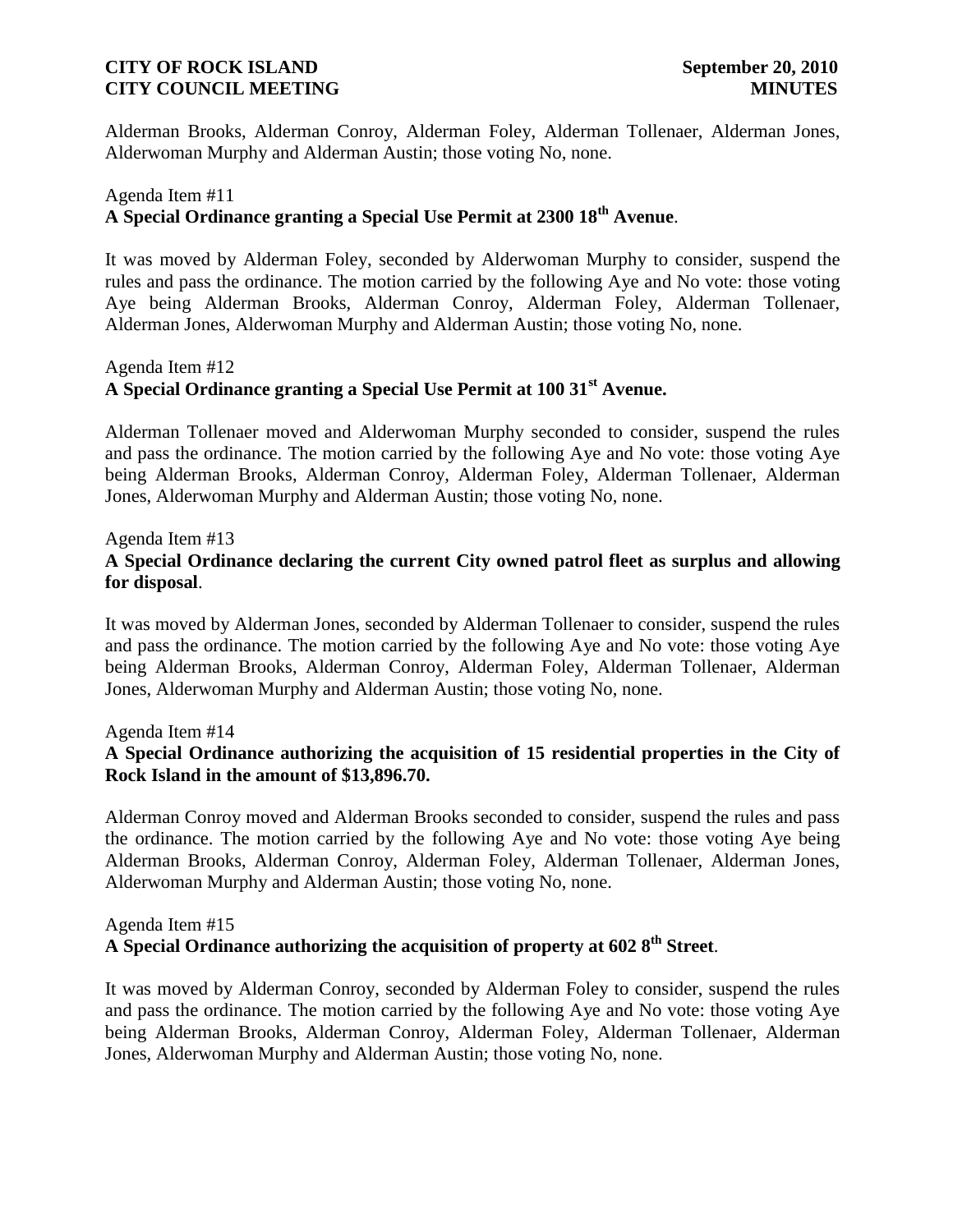#### Agenda Item #16

# **A Special Ordinance amending a Special Ordinance by removal of the school zone and school zone signs in front of Immanuel Lutheran School at 3300 24th Street.**

Alderman Foley moved and Alderman Conroy seconded to consider, suspend the rules and pass the ordinance. The motion carried by the following Aye and No vote: those voting Aye being Alderman Brooks, Alderman Conroy, Alderman Foley, Alderman Tollenaer, Alderman Jones, Alderwoman Murphy and Alderman Austin; those voting No, none.

### Agenda Item #17 **CLAIMS**

It was moved by Alderman Austin, seconded by Alderman Jones to accept the following reports and authorize payment as recommended. The motion carried by the following Aye and No vote: those voting Aye being Alderman Brooks, Alderman Conroy, Alderman Foley, Alderman Tollenaer, Alderman Jones, Alderwoman Murphy and Alderman Austin; those voting No, none.

- a. Report from the Public Works Department regarding payment in the amount of \$2,724.00 to Sue and Dan Carothers for the building of a rain garden through the Rain Gardens for Rock Island Program. (273)
- b. Report from the Public Works Department regarding payment in the amount of \$3,000.00 to Wheelan-Pressly Funeral Home for the building of a rain garden through the Rain Gardens for Rock Island Program. (274)
- c. Report from the Public Works Department regarding payment in the amount of \$4,130.00 to Tri City Blacktop, Inc. for Asphalt Street Repair at 1800 5<sup>th</sup> Avenue, 18 Hillcrest Ct.,  $325 \times 20^{th}$  Street and  $1816 \times 39^{th}$  Street. (276)
- d. Report from the Public Works Department regarding payment in the amount of \$14,131.63 to Langman Construction for repairs at  $4518\,26^{th}$  Avenue and  $4125\,27^{th}$ Avenue through the Sanitary Lateral Repair Program. (279)
- e. Report from the Public Works Department regarding payment in the amount of \$2,954.00 to DrinkerBiddle&Reath L.L.P. for services provided for the Long Term Control Plan, Wet Weather Treatment System project. (280)
- f. Report from the Public Works Department regarding payment #16 in the amount of \$340,293.99 to Williams/Valley Construction Management for services provided for the Schwiebert Riverfront Park project. (281)

# Agenda Item #18 **Claims for the week of September 10 through September 16 in the amount of \$749,057.66.**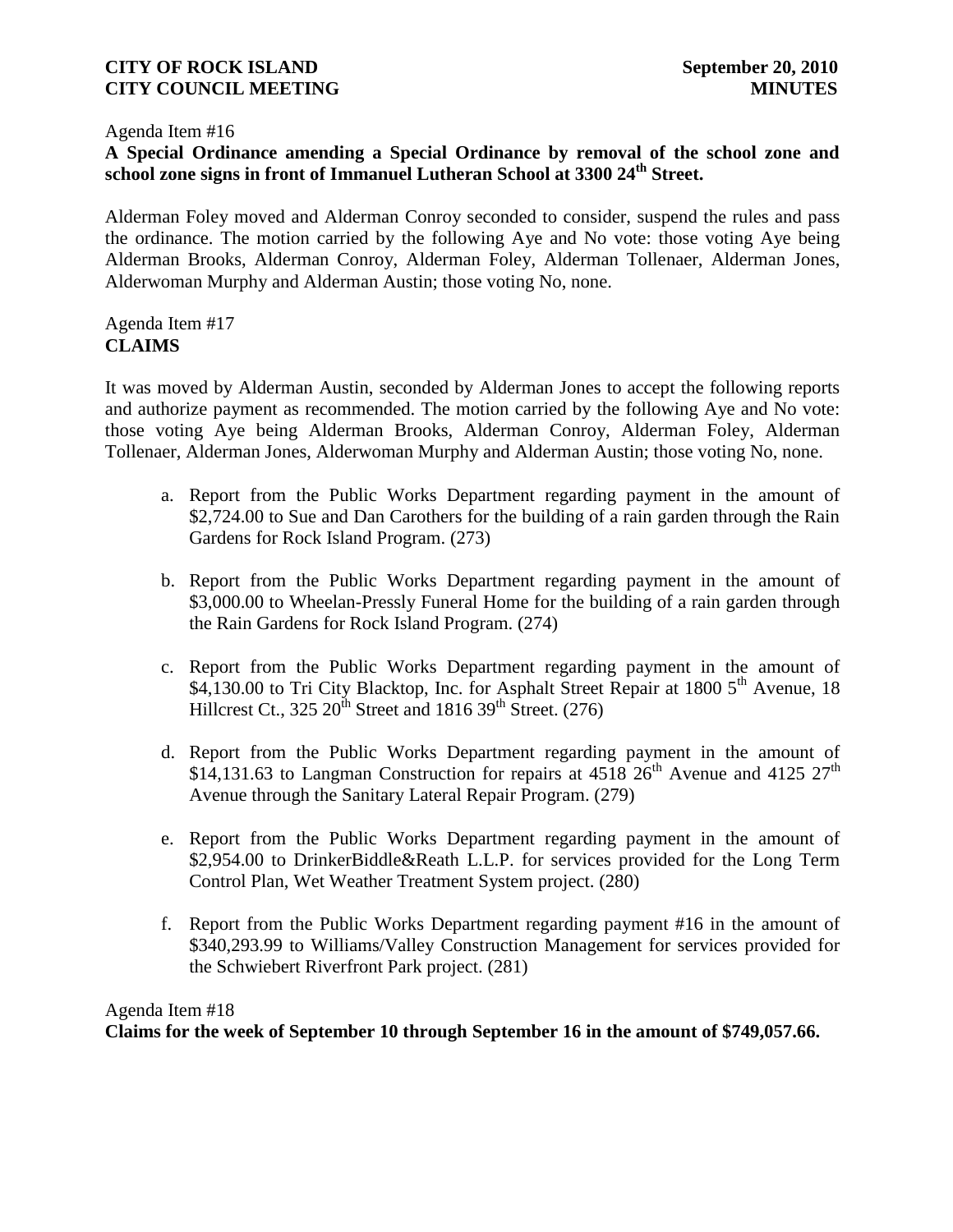Alderman Conroy moved and Alderman Foley seconded to allow the claims. The motion carried by the following Aye and No vote: those voting Aye being Alderman Brooks, Alderman Conroy, Alderman Foley, Alderman Tollenaer, Alderman Jones, Alderwoman Murphy and Alderman Austin; those voting No, none.

#### Agenda Item #19

# **Report from the Fire Department regarding the purchase of Dave Clark Headset Systems from RACOM Critical Communications in the amount of \$17,157.65.**

It was moved by Alderman Foley, seconded by Alderman Conroy to approve the purchase as recommended. The motion carried by the following Aye and No vote: those voting Aye being Alderman Brooks, Alderman Conroy, Alderman Foley, Alderman Tollenaer, Alderman Jones, Alderwoman Murphy and Alderman Austin; those voting No, none.

### Agenda Item #20

### **Report from the Public Works Department regarding the purchase of a remanufactured transmission from Sexton Ford, Inc. in the amount of \$2,945.00.**

Alderman Conroy moved and Alderman Foley seconded to approve the purchase as recommended. The motion carried by the following Aye and No vote: those voting Aye being Alderman Brooks, Alderman Conroy, Alderman Foley, Alderman Tollenaer, Alderman Jones, Alderwoman Murphy and Alderman Austin; those voting No, none.

#### Agenda Item #21

# **Report from the Fire Department regarding bids for the purchase of extrication equipment**, **recommending the bid be awarded to Sandry Fire Supply in the amount of \$42,315.00.**

It was moved by Alderwoman Murphy, seconded by Alderman Foley to award the bid as recommended and authorize purchase. The motion carried by the following Aye and No vote: those voting Aye being Alderman Brooks, Alderman Conroy, Alderman Foley, Alderman Tollenaer, Alderman Jones, Alderwoman Murphy and Alderman Austin; those voting No, none.

#### Agenda Item #22

# **Report from the Public Works Department regarding a State bid for purchase of 4,000 tons of Rock Salt at \$70.28 per ton from the North American Salt Company in the amount of \$281,120.00.**

Alderman Jones moved and Alderman Conroy seconded to approve participation in the state bid as recommended and authorize purchase. The motion carried by the following Aye and No vote: those voting Aye being Alderman Brooks, Alderman Conroy, Alderman Foley, Alderman Tollenaer, Alderman Jones, Alderwoman Murphy and Alderman Austin; those voting No, none.

#### Agenda Item #23

**Report from the Public Works Department regarding bids for the Public Works Street Garage, recommending the base bid less alternate number 1 be awarded to General Constructors, Inc. in the amount of \$3,544,417.00.**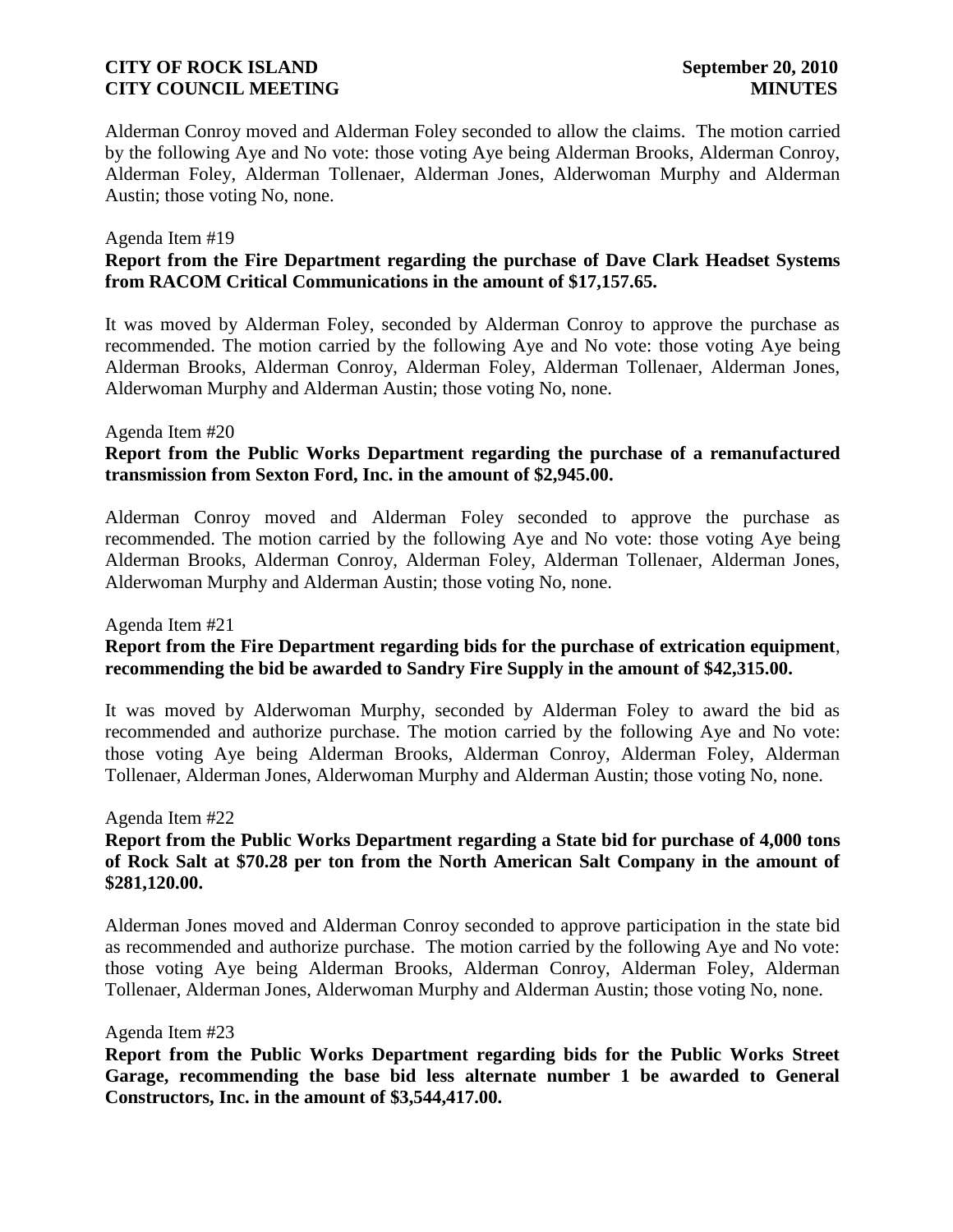It was moved by Alderman Foley, seconded by Alderman Conroy to award the bid as recommended, authorize the City Manager to execute the contract documents and authorize the Public Works Department to negotiate a price for the trash compactor relocation and come back to Council for approval of that price. The motion carried by the following Aye and No vote: those voting Aye being Alderman Brooks, Alderman Conroy, Alderman Foley, Alderman Tollenaer, Alderman Jones, Alderwoman Murphy and Alderman Austin; those voting No, none.

### Agenda Item #24

### **Report from the Fire Department regarding proposals for the cleaning and painting of Central Fire Station's basement walls and ceiling, recommending accepting the proposal from W.F. Scott Decorating in the amount of \$4,700.00.**

It was moved by Alderwoman Murphy, seconded by Alderman Foley to approve the proposal as recommended and authorize the City Manager to execute the contract documents. The motion carried by the following Aye and No vote: those voting Aye being Alderman Brooks, Alderman Conroy, Alderman Foley, Alderman Tollenaer, Alderman Jones, Alderwoman Murphy and Alderman Austin; those voting No, none.

### Agenda Item #25

**Report from the Community and Economic Development Department regarding bids for the new website design and content management system vendor, recommending the bid be awarded to Civic Plus in the amount of \$27,932.00.**

Alderwoman Murphy moved and Alderman Austin seconded to award the bid as recommended and authorize the City Manager to execute the contract documents.

Discussion followed. Alderman Conroy inquired as to whether this item was something that didn't allow time for the City to do because of staffing levels or does the City not have anyone internally to do the work.

City Manager Phillips stated that this is a very specialized type of work to set up websites; there are firms that specialize in this particular line of work and the City does not have anyone in-house to do the work.

After discussion, the motion carried by the following Aye and No vote: those voting Aye being Alderman Brooks, Alderman Conroy, Alderman Foley, Alderman Tollenaer, Alderman Jones, Alderwoman Murphy and Alderman Austin; those voting No, none.

#### Agenda Item #26

**Report from the Administrative Services Department regarding a contract with the Holiday Inn Rock Island Hotel & Conference Center for the annual employee holiday luncheon in the amount of \$2,904.28.**

It was moved by Alderman Tollenaer, seconded by Alderwoman Murphy to approve the contract as recommended and authorize the City Manager to execute the contract documents. The motion carried by the following Aye and No vote: those voting Aye being Alderman Brooks, Alderman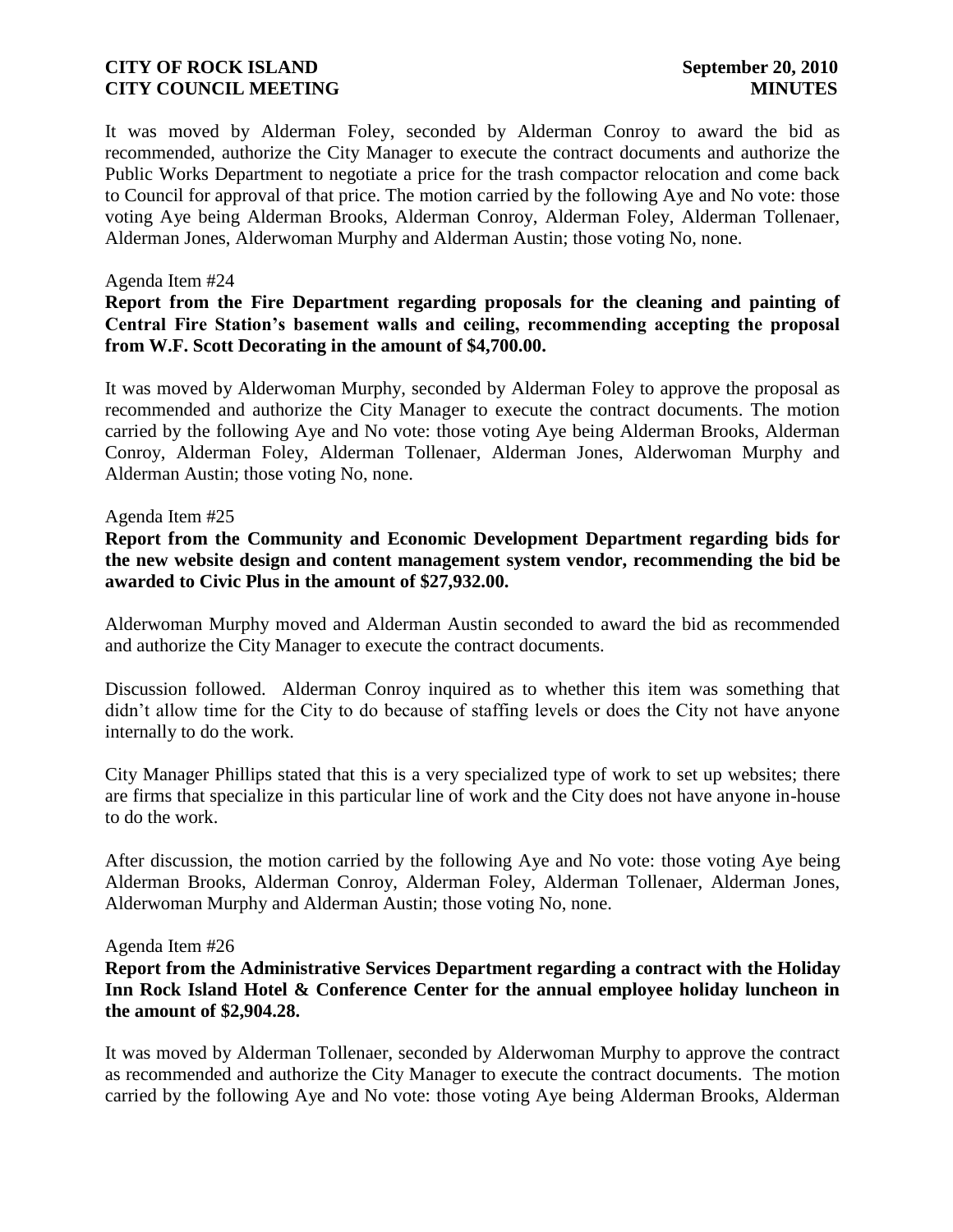Conroy, Alderman Foley, Alderman Tollenaer, Alderman Jones, Alderwoman Murphy and Alderman Austin; those voting No, none.

#### Agenda Item #27

**Report from the Finance Department regarding an adjustment to the Fiscal Year 2011 Budget, recommending increasing the Fleet Services Fund in the amount of \$196,518.00**.

Alderman Foley moved and Alderwoman Murphy seconded to approve the budget adjustment as recommended.

Discussion followed with Alderman Conroy inquiring as to what was the extra \$200,000.00 for. Public Works Director Bob Hawes stated that it was a carryover.

After more discussion, the motion carried by the following Aye and No vote: those voting Aye being Alderman Brooks, Alderman Conroy, Alderman Foley, Alderman Tollenaer, Alderman Jones, Alderwoman Murphy and Alderman Austin; those voting No, none.

#### Agenda Item #28

### **Report from the Community and Economic Development Department regarding a request for assistance through the City's Façade Improvement Program for The Fort Armstrong**.

Alderman Conroy moved and Alderman Foley seconded to approve a façade improvement rebate for The Fort Armstrong in the amount of \$25,958.00 as recommended. The motion carried by the following Aye and No vote: those voting Aye being Alderman Brooks, Alderman Conroy, Alderman Foley, Alderman Tollenaer, Alderman Jones, Alderwoman Murphy and Alderman Austin; those voting No, none.

#### Agenda Item #29

# **Report from the Community and Economic Development Department regarding the Frances Willard and Rock Island Academy Safe Routes To School Travel Plan.**

It was moved by Alderman Foley seconded by Alderwoman Murphy to approve the plan as recommended and request that the Rock Island/Milan School Board approve the plan at their September  $28<sup>th</sup>$  meeting. The motion carried by the following Aye and No vote: those voting Aye being Alderman Brooks, Alderman Conroy, Alderman Foley, Alderman Tollenaer, Alderman Jones, Alderwoman Murphy and Alderman Austin; those voting No, none.

#### Agenda Item #30

# **Report from the Traffic Engineering Committee regarding a request for the installation of a handicapped parking space at 1504 25th Street.**

Alderwoman Murphy moved and Alderman Conroy seconded to approve the request as recommended and refer to the City Attorney for an ordinance. The motion carried by the following Aye and No vote: those voting Aye being Alderman Brooks, Alderman Conroy, Alderman Foley, Alderman Tollenaer, Alderman Jones, Alderwoman Murphy and Alderman Austin; those voting No, none.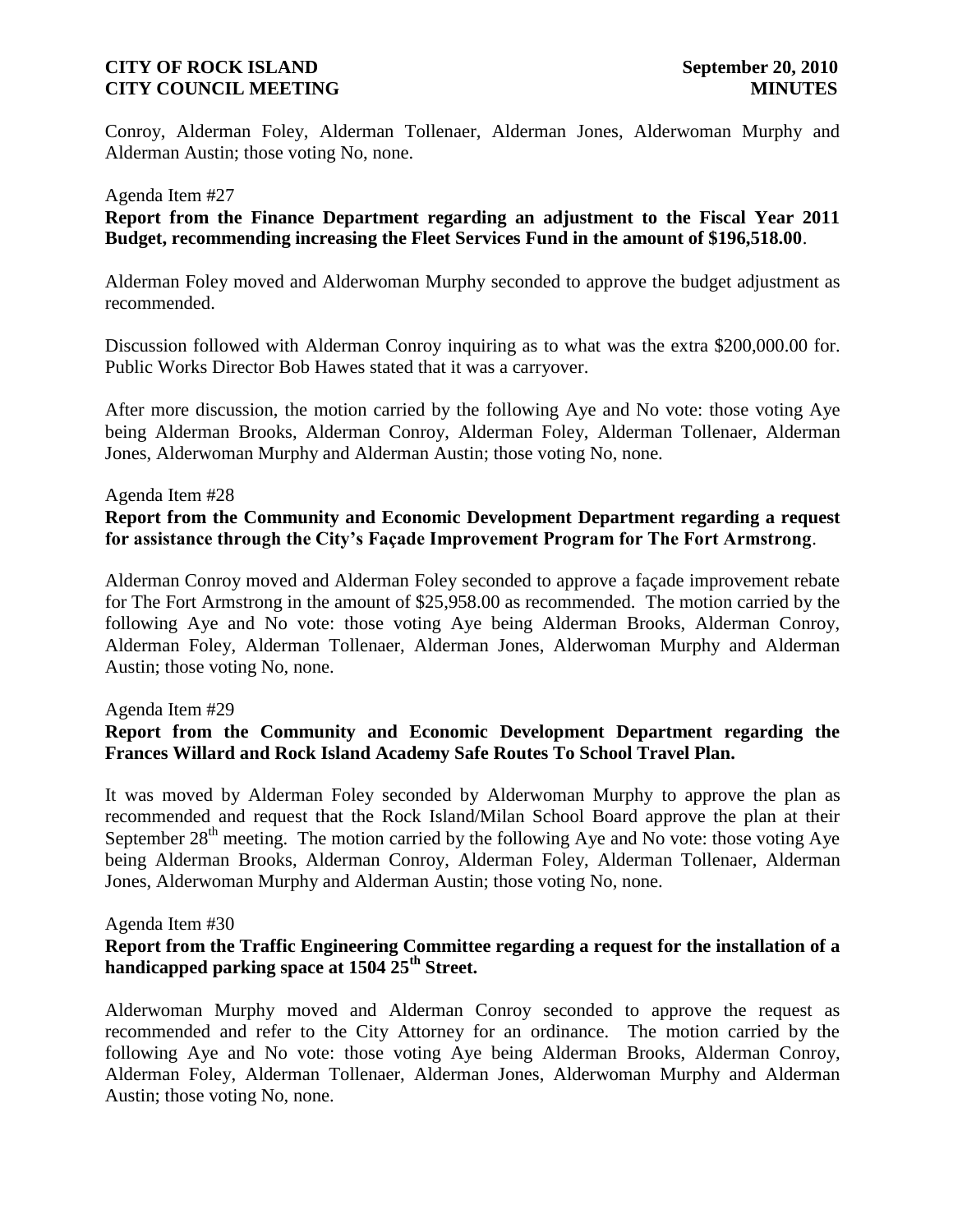#### Agenda Item #31

### **Report from the Traffic Engineering Committee regarding a request for the installation of a handicapped parking space at 1504 12th Street**.

Alderman Jones moved and Alderman Conroy seconded to approve the request as recommended and refer to the City Attorney for an ordinance. The motion carried by the following Aye and No vote: those voting Aye being Alderman Brooks, Alderman Conroy, Alderman Foley, Alderman Tollenaer, Alderman Jones, Alderwoman Murphy and Alderman Austin; those voting No, none.

### Agenda Item #32

# **Report from the Traffic Engineering Committee regarding a request for the installation of a school speed limit on 11 th Street between 9th and 11th Avenues.**

It was moved by Alderman Foley seconded by Alderwoman Murphy to approve the request as recommended and refer to the City Attorney for an ordinance. The motion carried by the following Aye and No vote: those voting Aye being Alderman Brooks, Alderman Conroy, Alderman Foley, Alderman Tollenaer, Alderman Jones, Alderwoman Murphy and Alderman Austin; those voting No, none.

### Agenda Item #33

**Report from the Traffic Engineering Committee regarding a request for the approval of the Frances Willard and Rock Island Academy Travel Plans with the installation of the components as stated in the report.** 

Alderman Foley moved and Alderman Conroy seconded to approve the request as recommended and refer to the City Attorney for an ordinance.

Discussion followed with Alderman Jones inquiring as to whether the City was making any commitment in regards to the hybrid beacon that would be installed at  $11<sup>th</sup>$  Street and  $10<sup>th</sup>$  Avenue if the school district's grant was not successful.

Mr. Phillips stated that no City resources are committed by this action for the installation of the beacon or anything else.

After discussion, the motion carried by the following Aye and No vote: those voting Aye being Alderman Brooks, Alderman Conroy, Alderman Foley, Alderman Tollenaer, Alderman Jones, Alderwoman Murphy and Alderman Austin; those voting No, none.

#### Agenda Item #34

**Report from the City Clerk regarding a request from Esquire Lodge 1648 located at 427 7th Avenue for parking to be permitted along both sides of 7th Avenue from 4th Street and 7th Avenue to 6th Street and 7th Avenue and North to 6th Avenue for one day only on Friday, September 24, 2010 for a fundraiser.**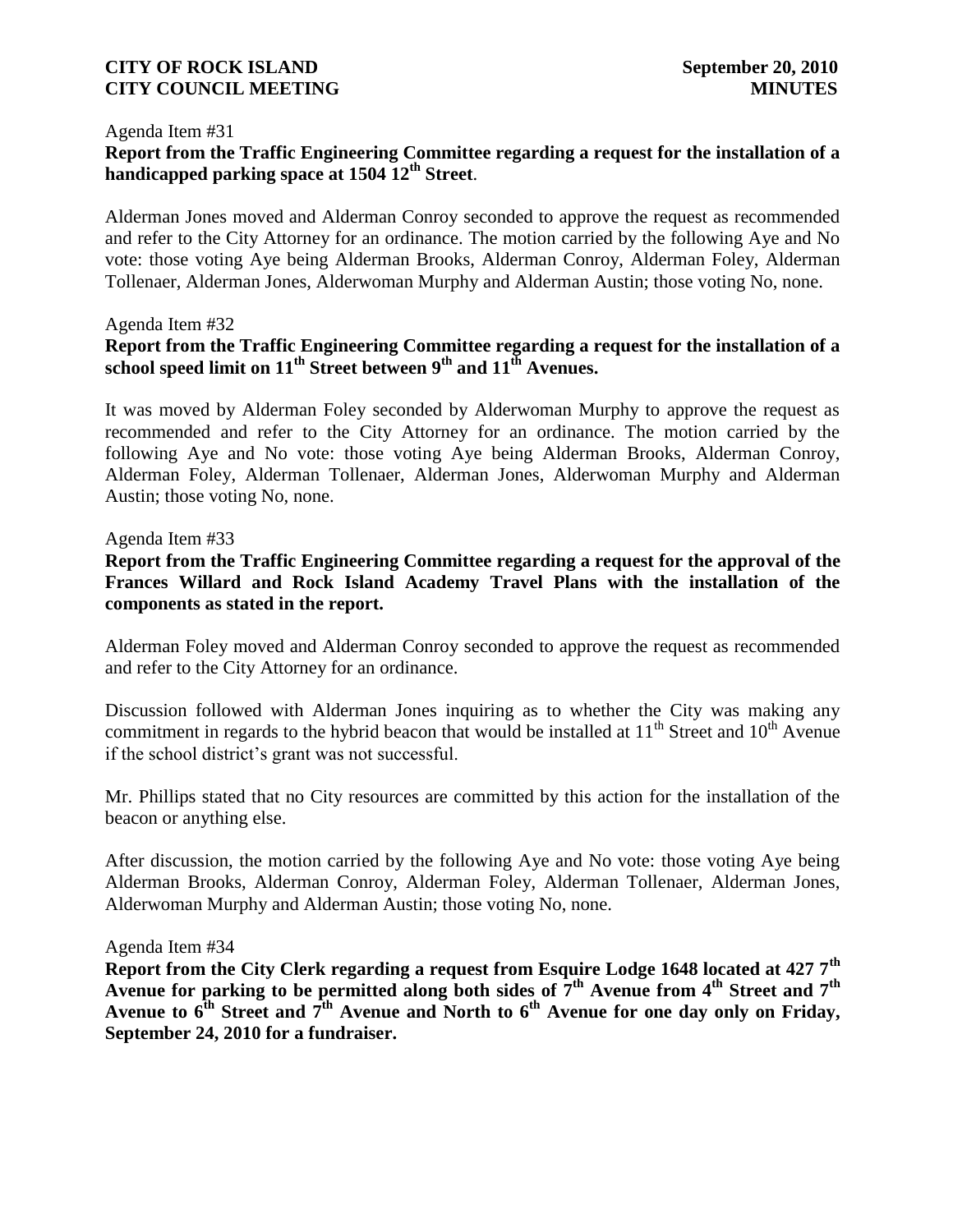It was moved by Alderman Brooks, seconded by Alderman Conroy to approve the request as recommended. The motion carried by the following Aye and No vote: those voting Aye being Alderman Brooks, Alderman Conroy, Alderman Foley, Alderman Tollenaer, Alderman Jones, Alderwoman Murphy and Alderman Austin; those voting No, none.

### Agenda Item #35

# **Report from the City Clerk regarding a request for a Street Closing at 20½ Avenue between 17th Street and 21st Street on Sunday, October 31, 2010 from 4:30 p.m. to 9:30 p.m. for a haunted house for trick-or-treaters.**

Alderman Foley moved and Alderman Austin seconded to approve the request as recommended. The motion carried by the following Aye and No vote: those voting Aye being Alderman Brooks, Alderman Conroy, Alderman Foley, Alderman Tollenaer, Alderman Jones, Alderwoman Murphy and Alderman Austin; those voting No, none.

### Agenda Item #36 **Items from the City Manager's Memorandum Packet.**

City Manager Phillips inquired upon Finance Director Bill Scott to review the August Management Report that was included in the memo packet.

Mr. Scott stated that the City is five (5) months through this fiscal year and the target percentage is at 42%. It was noted that the General Fund revenues are above the target at 46% and expenditures are below target at 35%.

Mr. Scott discussed taxes and advised that there is a little improvement this month. The total shortfall has an increase of approximately \$100,000.00. It was noted that the change was in the utility tax. Mr. Scott stated that the sales taxes are slightly ahead of budget, but there is still a problem with the income and replacement taxes. It was noted that the income tax receipts remain at four (4) months behind in which the total due to the City from the State is over \$1 million dollars. Mr. Scott advised that there are no receipts in the replacement tax. Mr. Scott indicated that there should be some receipts in the next report, which will be an important indicator for the City for the remainder of the year.

Mr. Scott offered that the remaining funds are generally on target, which is at or below the benchmark of 42%. Mr. Scott advised that the audit for the fiscal year that ended on March  $31<sup>st</sup>$ will be presented at Study Session on Monday, October  $11<sup>th</sup>$ .

Mr. Phillips made reference to the Citizens Advisory Committee (CAC) process regarding Community Development Block Grant (CDBG) and Gaming fund allocations. It was noted that the recommendations will be coming to Council in the near future.

City Manager Phillips stated that earlier today, he made the announcement that he is planning to retire, which will be effective in October of 2011. Mr. Phillips stated that at that time, he will have completed 25 years of service with the City of Rock Island. Mr. Phillips advised that there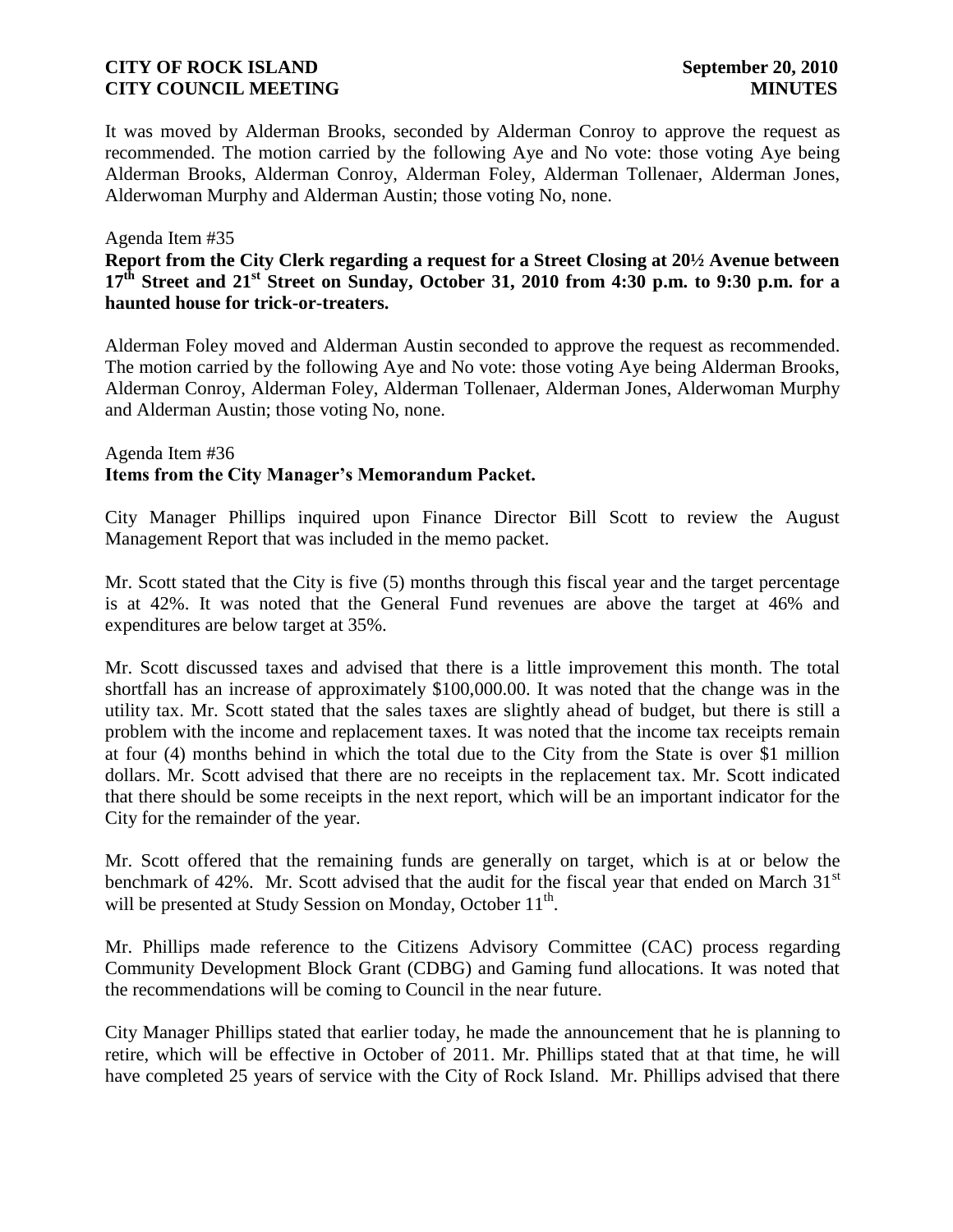is a lot of work to do in the next year. Mr. Phillips noted that he plans to stay in Rock Island and still be involved in the community.

Mayor Pauley thanked Mr. Phillips for his 25 years of service with the City.

Alderman Conroy also thanked Mr. Phillips and appreciated all of the hard work he has done in the past years.

Alderwoman Murphy commented on the many arts and theater groups that the City has in the Downtown including two (2) art galleries, three (3) working artist studios, three (3) theater groups, soon to be four (4), two (2) recording studios, one (1) video production house, one (1) ballet company, one (1) framing gallery and two (2) annual events Downtown for the Gallery Hop.

Alderwoman Murphy reminded everyone to Shop Rock Island. Alderwoman Murphy stated that the Ballet Quad Cities is located at  $613.17^{\text{th}}$  Street. It was noted that they are celebrating their  $14^{\text{th}}$ anniversary this year. Alderwoman Murphy indicated that they have a ballet school and they are a professional ballet company. Alderwoman Murphy stated that they are the only professional ballet company between Chicago, Illinois and Omaha, Nebraska. It was noted that Ballet Quad Cities offers classes in Ballet, Tap, Jazz, Modern Dance, Pilates and Adult Ballet. It was noted that their new performances run from October through next summer with the last performance being held in Lincoln Park.

Alderman Jones thanked Ed Hanna for all of his hard work on all of the travel plans for Rock Island/Milan School District #41.

Alderman Jones advised that the Highland Park walking tour is an opportunity to see a charming historic neighborhood. Alderman Jones stated that it is Tuesday evening at 6:30 p.m., and anyone interested is to meet at  $21<sup>st</sup>$  Street and  $17<sup>th</sup>$  Avenue.

Alderman Jones commented that the Greenbush Neighborhood Fair served approximately 500 to 600 people. Alderman Jones thanked all of the volunteers.

Alderman Foley stated that this is Fire Chief Doug Vroman's last meeting; he will be retiring. Alderman Foley thanked Fire Chief Vroman for his 29 years of service to the City and wished him well on his retirement.

Agenda Item #37 **Other Business**

Mr. Richard Hughes of Bettendorf, Iowa stepped forward. Mr. Hughes voiced concerns in regards to the lead contractor (Estes) for the Martin Luther King Center renovation and expansion project not hiring African American workers or subcontractors for the project.